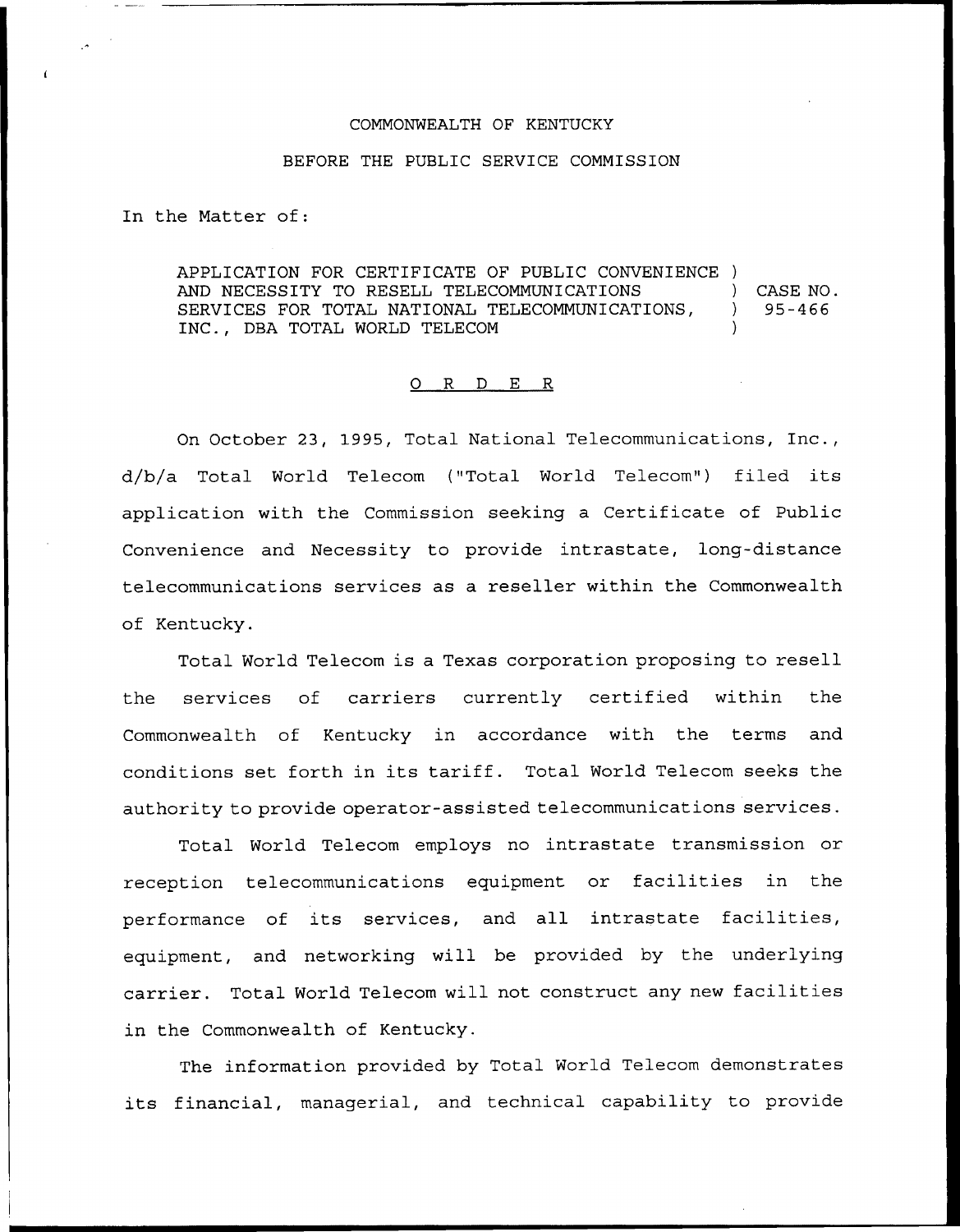intrastate, long-distance telecommunications service. The proposed rates filed October 23, 1995, as modified on December 14, 1995, should be approved as the fair, just and reasonable rates to be charged. In addition, Commission regulation 807 KAR 5:006, Section 6(3), states that tariffed rules must include a billing format, or its contents. Neither was included in Total World Telecom's proposed tariff. Total World Telecom should, therefore, file its billing format or a description thereof.

In Administrative Case No. 306,<sup>1</sup> the Commission stated the importance of eliminating possible customer confusion arising from the name of the billing service, rather than the name of the provider of telecommunications services, appearing on the bill. Accordingly, Total World Telecom should ensure that its name appears prominently on all bills issued to customers for services rendered by it.

The Commission, having considered the application, the information provided by Total World Telecom, and being otherwise sufficiently advised, HEREBY ORDERS that:

1. Total World Telecom be and it hereby is granted authority to provide intrastate, long-distance telecommunications services within the Commonwealth of Kentucky on and after the date of this Order.

Administrative Case No. 306, Detariffing Billing and Collection Services, Order dated April 30, 1990.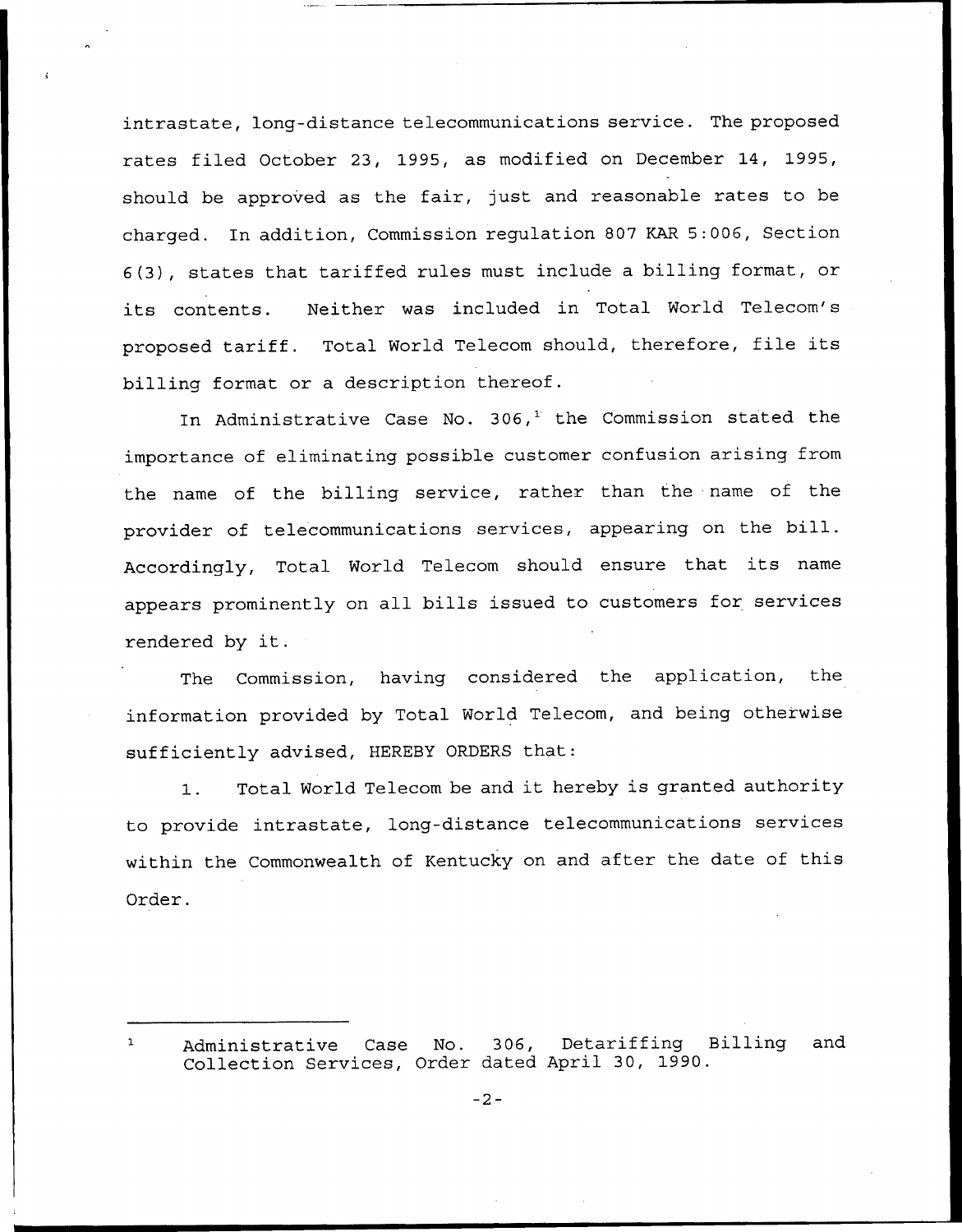2. Total World Telecom shall comply with the provisions of the Orders in Administrative Case No. 323.<sup>2</sup>

Total World Telecom be and it hereby is granted authority  $\overline{3}$ to provide intrastate operator assisted services within the Commonwealth of Kentucky on and after the date of this Order.

4. Total World Telecom shall comply with the provisions of the Orders in Administrative Case No. 330.<sup>3</sup>

Total World Telecom shall ensure that its name appears  $5.$ prominently on all bills issued to customers for services rendered by it.

6. Total World Telecom's authority to provide service in this Commonwealth is strictly limited to those services described in this Order and in Total World Telecom's application.

7. The rates and charges proposed by Total World Telecom are hereby approved as filed on October 23, 1995 and modified on December 14, 1995.

8. Within 30 days from the date of this Order, Total World Telecom shall file its tariff sheets in accordance with <sup>807</sup> KAR 5:011.

9. Within 30 days from the date of this order, Total World Telecom shall file its billing format, or its contents, in accordance with 807 KAR 5:006, Section 6.

 $-3-$ 

Administrative Case No. 323, An Inquiry Into IntraLATA Toll  $\overline{2}$ Competition, An Appropriate Compensation Scheme for Completion<br>of IntraLATA Calls by Interexchange Carriers, and WATS of IntraLATA Calls by Interexchange Carriers, Jurisdictionality.

Administrative Case No. 330, Policy and Procedures in the 3 Provision of Operator-Assisted Telecommunications Services, Orders dated March 27, 1991 and May 3, 1991.